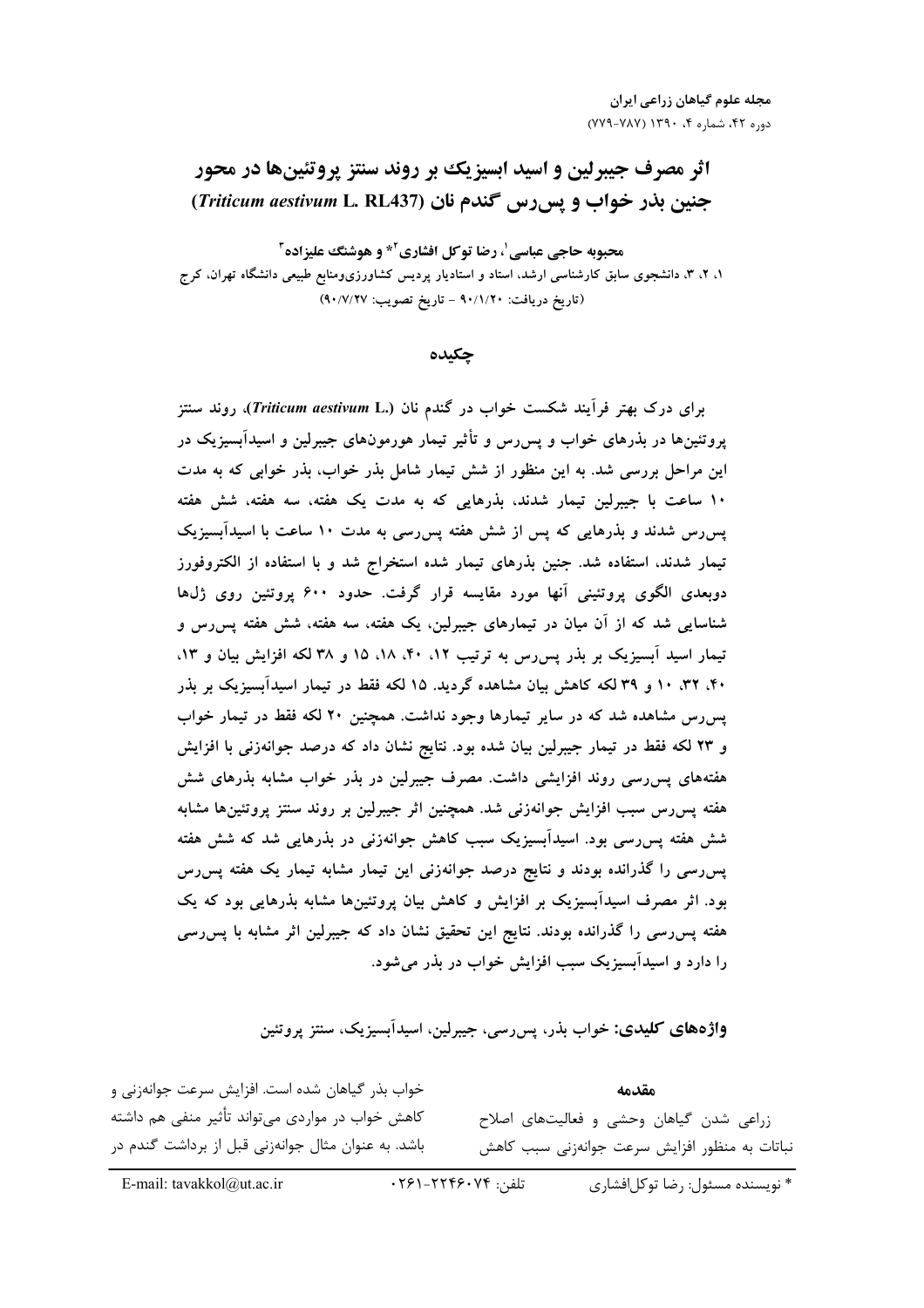مرحله پس از رسیدگی و قبل از برداشت محصول، هنگامی که بذر بر روی گیاه مادری قرار دارد و در صورتی که رطوبت و دما بالا باشد سبب کاهش عملکرد و کیفیت بذر میگردد. هر چند که موقعیت بذر روی خوشه، ضخامت پوسته، وجود ریشک و به طور کلی وضعیت مرفولوژیک بذر بر روی گیاه در جوانهزنی قبل از برداشت می تواند تأثیر داشته باشد، اما عامل اصلی جوانهزنی قبل از برداشت به کاهش خواب نسبت داده شده است (Benech-Arnold et al., 2004). تعدادی از گونهها بعد از بلوغ و رسیدگی برای این که خواب آنها شکسته شود نیاز دارند که مدت زمانی را در معرض خشکی و دمای بالا قرار بگیرند. به این دوره زمانی متغيير پس رسي<sup>(</sup> گفته مي شود ,Bradford et al) (2007. در شرایط طبیعی پس رسی ممکن است در گونههای یکساله درختی به وسیله دمای بالا در تابستان به منظور جوانهزنی در پاییز انجام شود. سرعت پس رسی با افزایش دما افزایش می،پابد. از دیدگاه اکولوژیکی نیاز به پس رسی در طول دوره گرم تابستان یعنی زمانی که بارندگی کافی برای استقرار وجود ندارد جهت جلوگیری از جوانهزنی بذر در این دوره مطلوب میباشد. Fenner) & Thompson, 2005).

هورمونهای آبسیزیک اسید (ABA) و جیبرلین (GA) در تنظیم خواب و جوانهزنی دخالت دارند. شرایط محیطی که طول دوره پس رسی را تحت تأثیر قرار می دهد بسته به گونه گیاهی متغیر است. از آن جایی که هر تغییری در طول نمو از طریق بیان ژنها صورت میگیرد، ارزیابی محصولات بیان ژنها مانند پروتئینها در بررسی خواب و جوانهزنی بذر اهمیت دارد .(Bewley) (1997. ارزیابی الگوی پروتئینی جنینهای خواب و غیرخواب یولاف وحشی نشان داد که سطح بیان یروتئینهای خاص بین جنینهای بذر خواب و غیرخواب در طی مراحل اولیه جذب آب متفاوت بود و اكثر پروتئينهاى سنتز شده يكسان بودند ,Li & Foley (1994. در الگوی پروتئینی محورهای جنینی بذر شاهبلوط هندی در طول دوره استراتیفیکاسیون تغییر معنیداری وجود نداشت. اسیدآبسیزیک میزان بیان

1. After-ripening

پروتئینهای Lemmi9 را در بذور افرای نروژی در طول شکست خواب و جوانهزنی کاهش داد. جیبرلین باعث افزایش بیان انولاز و کاهش بیان α-proteosome شد (Pawłowski et al., 2010). مقايسه پروتئينهاي بذرهای خواب و پس رس آرابیدوپسیس تجمع متفاوت پروتئینها را آشکار کرد و مشاهده شد که بیان پروتئینهای LEA در بذر خواب، افزایش در حالی که در بذر پس رس كاهش مى يابند. تيمار بذر پس رس با اسیدآبسیزیک به شدت از جوانهزنی جلوگیری کرد و منجر به كاهش ATPase و فركتوكيناز شد Gallardo) et al., 2002). اثر منفی اسیدآبسیزیک بر پروتئینهای دخیل در متابولیسم انرژی در آرابیدوپسیس در طول شکست خواب، مشابه بذر افرای نروژی بود. اسپارتات آمينوترانسفراز، a-tubulin ،LEA ،HSP هم در بذر افرای نروژی و هم در آرابیدویسیس خواب و جوانهزنی را کنترل میکنند. در بذر راش درحال جوانهزنی مشاهده شد که ATPase و فرکتوکیناز به طور قابل توجهی هم به وسیله اسیدآبسیزیک و هم به وسیله جیبرلین تعدیل می یابند (Pawłowski, 2007).

هدف این تحقیق بررسی روند سنتز پروتئینهای دخیل در خواب و جوانهزنی میباشد تا بتوان از آن در شناخت بهتر فرآيند خواب، پس رسي و جوانهزني استفاده کرد.

## مواد و روشها

### مواد گیاهی

در این تحقیق از بذر گندم نان Triticum aestivum رقم RL4137 که از دانشگاه ساسکاچوان کانادا در سال ۱۳۸۷ تهیه شده بود استفاده گردید. این رقم دارای سطوح بالای خواب در مرحله رشدی زادکس ۹۲ میباشد. پس از انجام آزمون جوانهزنی و تترازالیوم و اطمينان از وجود خواب در بذرها ۶ تيمار اعمال شد. تیمار اول شامل بذر خواب بدون دوره پس رسی (D)، تیمار دوم بذر خوابی که به مدت ١٠ ساعت در جيبرلين با غلظت ۲۵۰ میکرومولار تیمار شده بود (D+GA)، تیمار سوم شامل بذرها با یک هفته دوره پس رسی (W1)، تیمار چهارم بذرها با سه هفته دوره پس رسی بیمار پنجم بذرها با شش هفته دوره پس رسی»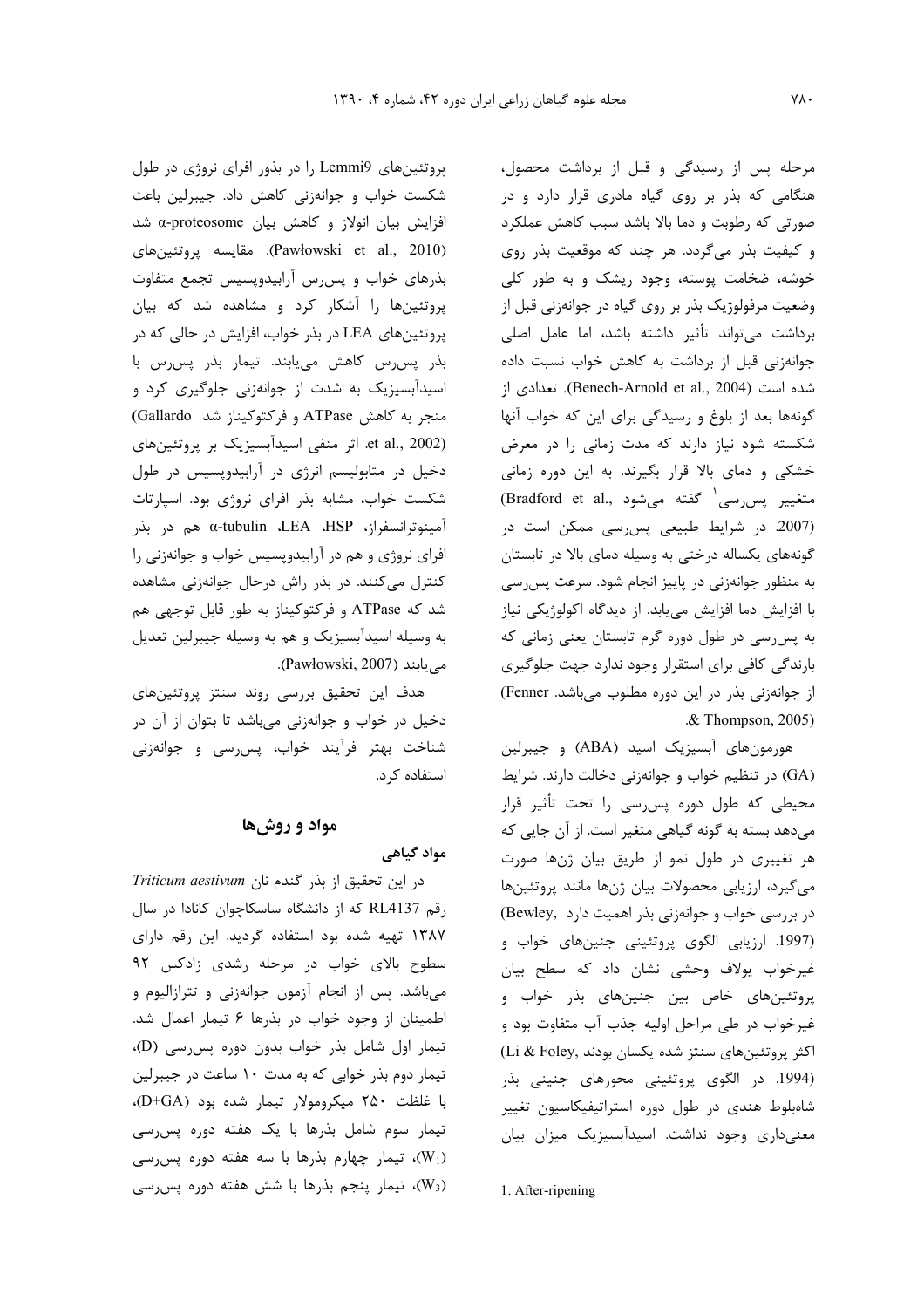ب تیمار ششم بذرها با شش هفته دوره پس رسی که $(W_6)$ به مدت ١٠ ساعت در محلول اسيد آبسيزيک با غلظت ۲۵۰ میکرومولار تیمار شده بودند (W<sub>6</sub>+ABA). لازم به ذکر است اعمال پس سی با قرار دادن بذرها در انکوباتر (شركت ايران خودروساز مدل IKH RH) با دماى ٢٥ درجه سانتی گراد و رطوبت نسبی ۶۰ درصد به مدت ذکر شده در هرتیمار صورت گرفته است. همزمان با اعمال تيمارها آزمون جوانهزني استاندارد انجام گرفت و جنين بذرها نيز استخراج گرديد.

## آزمون جوانهزني

آزمون جوانهزنی استاندارد در ظروف پتری ۹ سانتی متری با ۲ لایه کاغذ صافی در انکوباتر با دمای ۲۵ درجه سانتیگراد و رطوبت نسبی ۶۰ درصد در ۴ تکرار ۲۵ بذری در محیط تاریک انجام گرفت. بذرها طبق قوانین انجمن بین المللی آزمون بذر پس از ۸ روز شمارش شدند و درصد جوانهزنی تعیین شد. استخراج پروتئين

استخراج پروتئین از بافت جنین بذر بر اساس روش Damerval et al. (1986) با اندکی تغییرات در ۳ تکرار انجام گرفت. ابتدا مقدار ١ گرم از بافت جنين در هاون با استفاده از ازت مایع به خوبی ساییده شد. سپس مقدار ۱۰ میلی لیتر از بافر استخراج که حاوی ۱۰ درصد تری کلرواستیک اسید (TCA) و ۰/۰۷ درصد دی تیوتریتول (DTT) در استون بود به بذرهای ساییده شده اضافه گردید. مخلوط بدست آمده در دمای ۲۰- درجه سانتی گراد به مدت ۱۲ ساعت قرار گرفت تا پروتئین به طور کامل رسوب کند. نمونهها به سانتریفیوژ منتقل شدند و به مدت ۱۸ دقیقه در دمای ۴ درجه سانتیگراد در ۹۰۰۰ دور در دقیقه (rpm) سانتریفیوژ شدند. سپس مایع رویی به آرامی دور ریخته شد و به رسوب حاوی  $\cdot$ /۰۷ وتئین ۱۰ میلی لیتر بافر شست و شو که حاوی درصد دی تیوتریتیول در استون بود اضافه گردید و رسوب در محلول شکسته شد و به سوسپانسیون تبدیل شد. در طول این مدت نمونهها بر روی یخ قرار داشتند. نمونهها سیس به مدت ۱ ساعت در دمای ۲۰- درجه سانتی گراد قرار گرفتند تا پروتئینها رسوب کنند. مجددا نمونهها در دمای ۴ درجه سانتی گراد به مدت ۱۸ دقیقه در دور ۹۰۰۰ سانتریفیوژ شدند. مرحله شست و شو

حداقل باید ۲ بار انجام گیرد. در نهایت پودر پروتئینی با استفاده از دستگاه لیوفیلاز خشک گردید. انتقال پروتئینها از فاز جامد به مایع

برای انتقال پروتئینها از فاز جامد به مایع به ٢٠ میلی گرم از نمونه پودری ۳۰۰ میکرولیتر بافر لیزیز اضافه شد. بافر ليزيز شامل اوره ۹ مولار، ۴ درصد چپس، ۱ درصد دی تیوتریتیول، ۲ درصد آمفولیت با پی اچ ۳ تا ۱۰، تریس ۳۵ میلی مولار است. سپس نمونهها در ترمو میکسر در دمای ۳۷ درجه سانتی گراد به مدت یک ساعت قرار داده شدند و در دور ۱۲۰۰۰ به مدت ۱۵ دقیقه در دمای اتاق سانتریفیوژ شدند. محلول رویی حاوی عصاره پروتئینی است که برای اندازهگیری میزان غلظت آن از روش Bradford (1976) استفاده شد.

## الكتروفورز دو بعدي

بعد اول

برای انجام بعد اول پروتئینها در استوک بازجذب<sup>۱</sup> حل شدند. این محلول شامل اوره ۸ مولار، ۲ درصد چپس، ۰/۰۰۲ درصد بروموفنول بلو، ۷ میلیگرم دی تیوتریتیول برای هر ۲/۵ میلیلیتر محلول استوک بازجذب و ۵۰۰ میکرولیتر بافر IPG برای غلظت ۰/۵ درصد است. دی تیوتریتیول و بافر IPG درست قبل از استفاده به محلول آبگیری اضافه شدند. در این آزمایش از نوارهای IPG هفده سانتی متری با پی اچ ۴ تا ۷ استفاده شد. این مرحله پس از ۱۴ ساعت تکمیل شد. سپس الکتروفورز بعد اول انجام گرفت. برای انجام بعد اول از دستگاه مولتیفور شرکت Amersham Bioscience استفاده شد. دمای خنککننده دستگاه روی ۲۰ درجه سانتی گراد تنظیم شد و با ۴۲ کیلو ولت ساعت انجام گرفت.

بعد دوم

نوار ژل بعد اول در ۷ میلی لیتر محلول متعادل سازی (۵۰ میلی مولار Tris-Hcl با اسیدیته ۸/۸، اوره ۶ مولار، ۳۰ درصد گلیسرول، ۲ درصد سدیم دودسیل سولفات، ۰/۰۰۲ درصد بروموفنول بلو) به مدت ۱۵ دقیقه شناور گردید. سپس الکتروفورز بعد دوم انجام شد. برای انجام بعد دوم از دستگاه ProteinII Xi Cell ساخت شرکت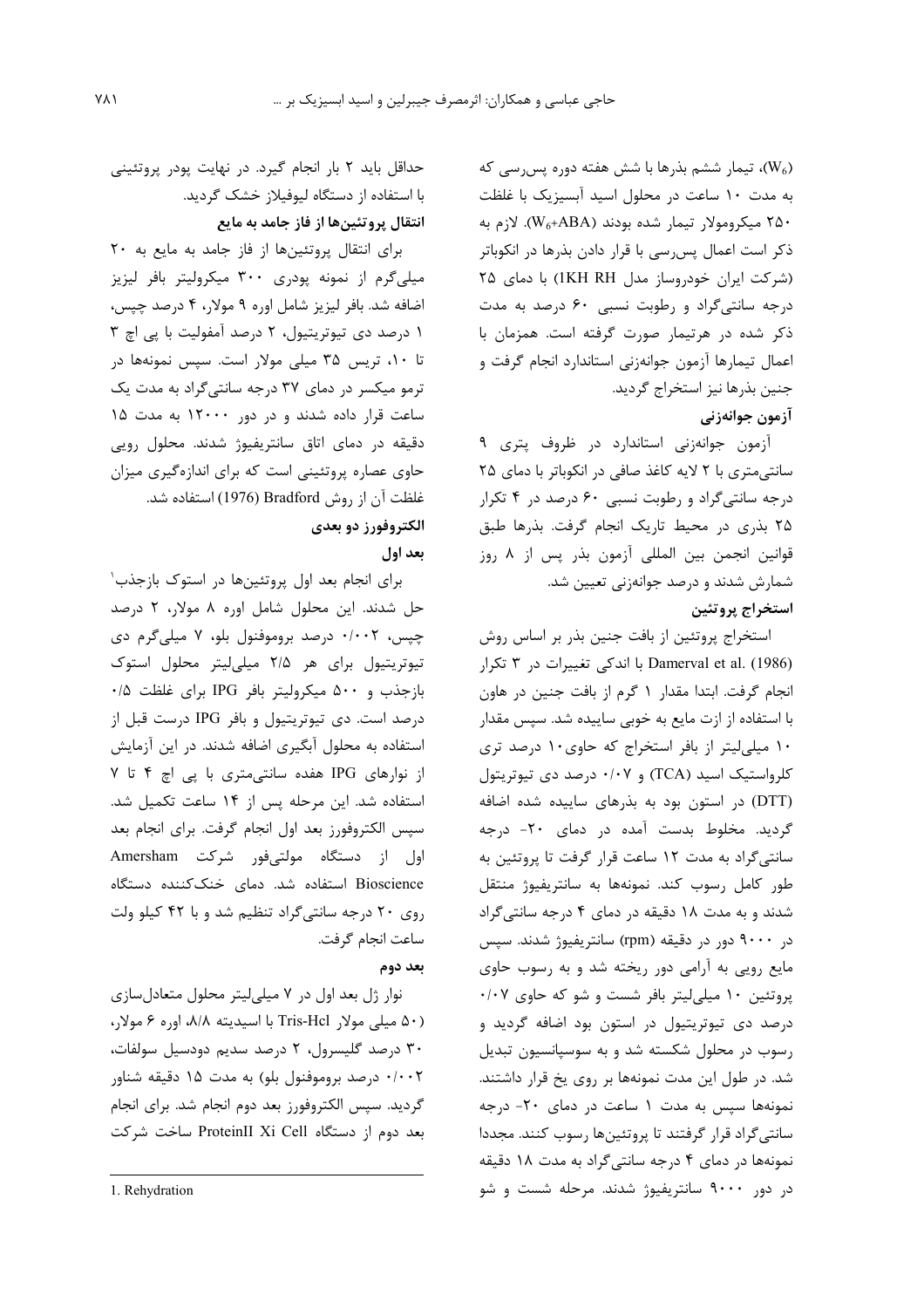بیورد استفاده شد. ضخامت ژل بعد دوم باتوجه به نوع كار ١/٥ ميلي متر انتخاب شد و درصد ژل نيز ١١ بود. بعد از ران شدن ژل رنگآمیزی طبق پروتکل Blum et) al., 1987) انجام گرفت.

## اكتساب تصاوير

بعد از انجام رنگآمیزی، ژلها را با استفاده از دنسیتومتر GS800 ساخت شرکت بیورد به فرمت خام ژلهای دوبعدی (Raw 2d) ذخیره شدند و به وسیله نر مافزار PDQuest به فرمت TIEF تبديل شدند. تجزیه و تحلیل ژلها با نرمافزار

برای بررسی کمی و کیفی لکهها در تیمارها از Melanie 7 (GeneBio, Geneva, Switzerland) نرمافزار استفاده شد به این ترتیب که ابتدا لکهها شناسایی شدند و سپس لکههای متناظر در ژلهای تیمارهای مختلف را علامت زده شد و پس از استخراج مقدار کمی درصد حجمی لکهها مورد آنالیز آماری تی استیودنت قرار گرفتند. لکههایی که مقادیر کمّی بیان آنها در سطح آمار ۵ درصد تفاوت معنى دار داشتند به عنوان لكههاى كانديدا شناخته شدند.

#### نتايج

#### نتايج ازمون جوانەزنى

جدول ۱- درصد جوانهزنی تیمارهای بذر خواب و پس رس گندم

|          | نان و اثر جبیرلین و آبسیزیک اسید بر درصد جوانهزنی آنها |
|----------|--------------------------------------------------------|
| جوانەزنى | تيمارها                                                |
| (د, صد)  |                                                        |
| ٣        | بذر خواب (D)                                           |
| ۱۴       | $(W_1)$ یک هفته پس رس                                  |
| ٣٢       | $(W_3)$ سه هفته پس $(W_4)$                             |
| ۹۶       | شش هفته پس رس (W <sub>6</sub> )                        |
| ۱۰۰      | بذر خواب تیمارشده با جیبرلین (D+GA)                    |
| ۱۲       | اسيدآبسيزيک<br>شش هفته پسررس تیمارشده                  |
|          | $(W6+ABA)$                                             |

نتایج حاصل از جوانهزنی تیمارهای مختلف در جدول ۱ نشان داده شده است. همان طور که در جدول ۱ مشاهده میشود بذر خواب جوانهزنی ناچیزی داشت (۳ درصد). با افزایش هفتههای پس رسی جوانهزنی افزایش یافت به طوری بذرهای یک هفته و سه هفته پس رس به ترتیب ۱۴ و ۳۲ درصد جوانهزنی را داشتهاند

و پس از شش هفته پس سی تقریباً خواب شکسته شد و جوانهزنی به ۹۶ درصد رسید. همچنین خواب بذرهایی که هفتههای پسرسی را طی نکرده بودند با استفاده از جیبرلین با غلظت ۲۵۰ میکرومولار به طور کامل شکسته شد و جوانهزنی به ۱۰۰ درصد رسید. بذرهایی که شش هفته پسرسی طبیعی را طی کرده بودند در اثر استفاده از اسیدآبسیزیک با غلظت ۲۵۰ میکرومولار جوانهزنی أنها کاهش پیدا کرد و نتایجی مشابه تیمار یک هفته پس رس را نشان دادند. نتايج حاصل از تجزيه و تحليل ژلها

پس از شناسایی لکهها توسط نرم افزار حدود۶۰۰ لکه به طور تکرارپذیر در تمام تیمارها باهم جفت شدند. آزمون آماری تی استیودنت در سطح ۵ درصد نشان داد که ۱۲ لکه در تیمار جیبرلین نسبت خواب افزایش بیان و ۱۳ لکه نیز کاهش بیان داشتند. در تیمار یک هفته پس٫رس ۴۰ لکه در سطح آماری ۵ درصد نسبت به تیمار خواب كاهش و ۴۰ لكه نيز افزايش بيان داشتند. در تیمار سه هفته پس رس ۳۲ لکه در سطح آماری ۵ درصد نسبت به تیمار خواب کاهش بیان و ۱۸ لکه افزایش بیان داشتند. در تیمار شش هفته پس رس ۱۵ لكه درسطح آماري ۵ درصد افزايش بيان و١٠ لكه کاهش بیان نشان دادند. در بذرهای شش هفته پس رس تیمار شده با اسیدآبسیزیک در مقایسه با تیمار خواب ۳۹ لکه در سطح ۵ درصد کاهش بیان و ۳۸ لکه افزایش بیان را داشتند. همچنین در این تیمار ۱۵ لکه مشاهده شد که در سایر تیمارها وجود نداشت. ۲۰ لکه فقط در تیمار خواب بیان شده بود و ۲۳ لکه فقط در تیمار جیبرلین بر بذرهای خواب بیان شده بود. روند سنتز پروتئینها در بذرهای شش هفته پسرس تیمار شده با اسیدآبسیزیک با تیمار یک هفته پسرس مطابقت داشت و روند سنتز پروتئینها در بذرهای خواب تیمار شده با جیبرلین با بذرهای تیمار شش هفته پس رس مطابقت داشت.

افزایش و کاهش بیان لکهها در شکل ۳ آورده شده است. همان طور که در شکل ۳ دیده میشود از تیمار يک هفته پس رس تا شش هفته پس رس بيان لکهها يک روند نزولی را داشته است. با مقایسه تیمار شش هفته پس و بذرهای شش هفته پسرس تیمار شده با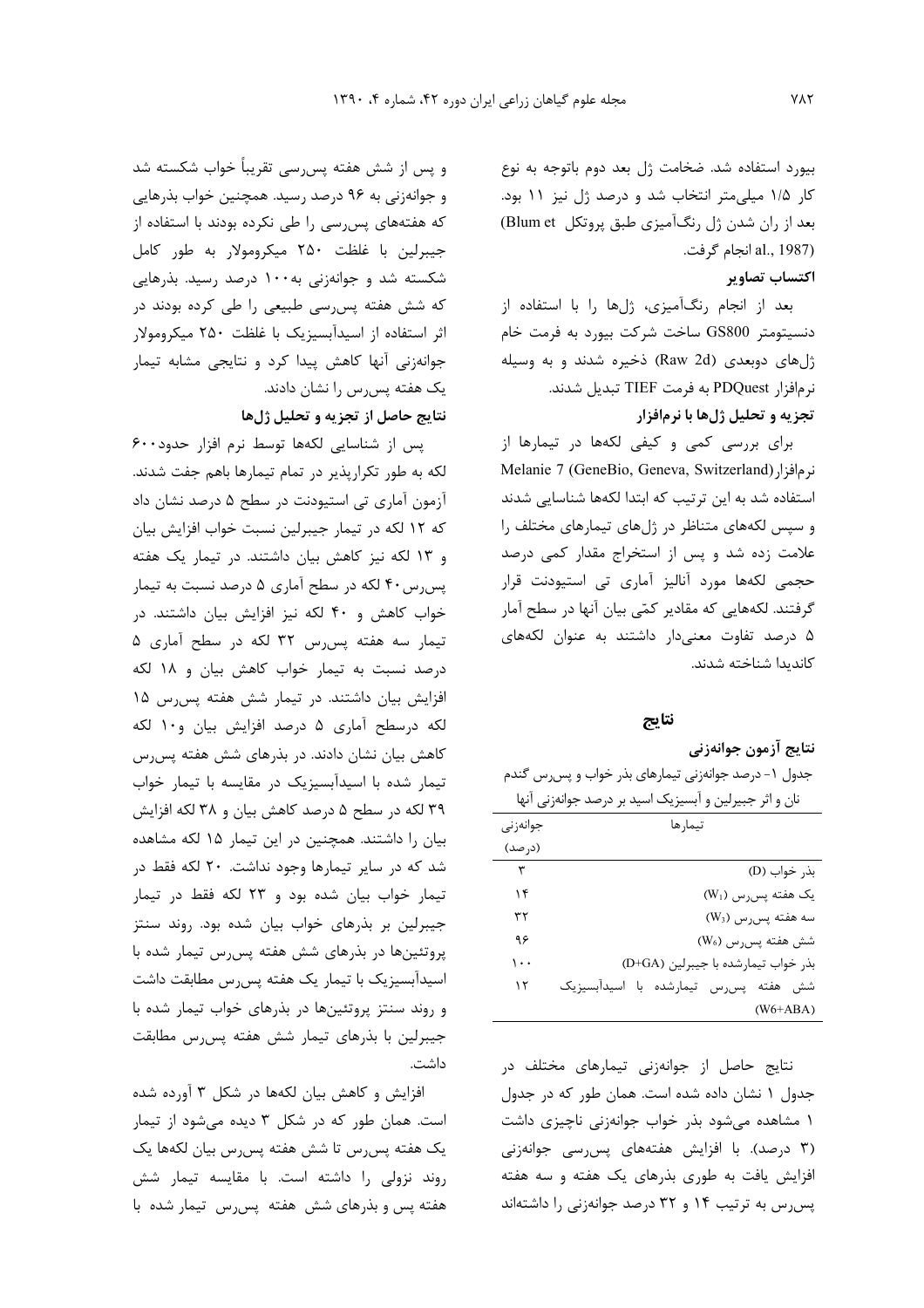

شکل ۱- تصویر بعد دوم ژل تیمار خواب از پروتئوم محور جنینی بذر گندم نان



شکل ۲- تصویر بعد دوم ژل تیمار شش هفته پس رس از پروتئوم محور جنینی بذر گندم نان

پس رس (۹۶ درصد) مشابه میزان جوانهزنی بذرهای خواب تیمار شده با جیبرلین (۱۰۰ درصد) میباشد (جدول ۱). می¤وان گفت که احتمالاً جیبرلین اثر مشابه با شش هفته پس رسی را داشته است.

در جدولهای ۲، ۳، ۴ و ۵ میانگین درصدهای حجمي، ميزان فاكتور القا (IF) ٰ، تي استيودنت، پي اچ ایزوالکتریک و وزن مولکولی برحسب کیلودالتن برخی از لكهها در تيمارهاى مختلف آورده شده است. فاكتور القا

اسیدآبسیزیک مشاهده میشود که افزودن اسیدآبسیزیک سبب شده که بیان لکهها مشابه تیمار یک هفته پس رس شود (شکل ۳). همچنین میزان جوانهزنی تیمار یک هفته پس رس (۱۴ درصد) مشابه بذرهای شش هفته پس رس تیمار شده با اسیدآبسیزیک (١٢ درصد) میباشد (جدول ١). ١۴ درصد جوانهزنی تیمار یک هفته پس رس بیانگر این است که مدت زمان یک هفته پس رسی برای شکست خواب کافی نبوده است. تغییر در بیان لکههای تیمار شش هفته پس رس و بذرهای خواب تیمار شده با جیبرلین مشابه میباشند (شکل٣). همچنین میزان جوانهزنی تیمار شش هفته

<sup>1.</sup> Induction factor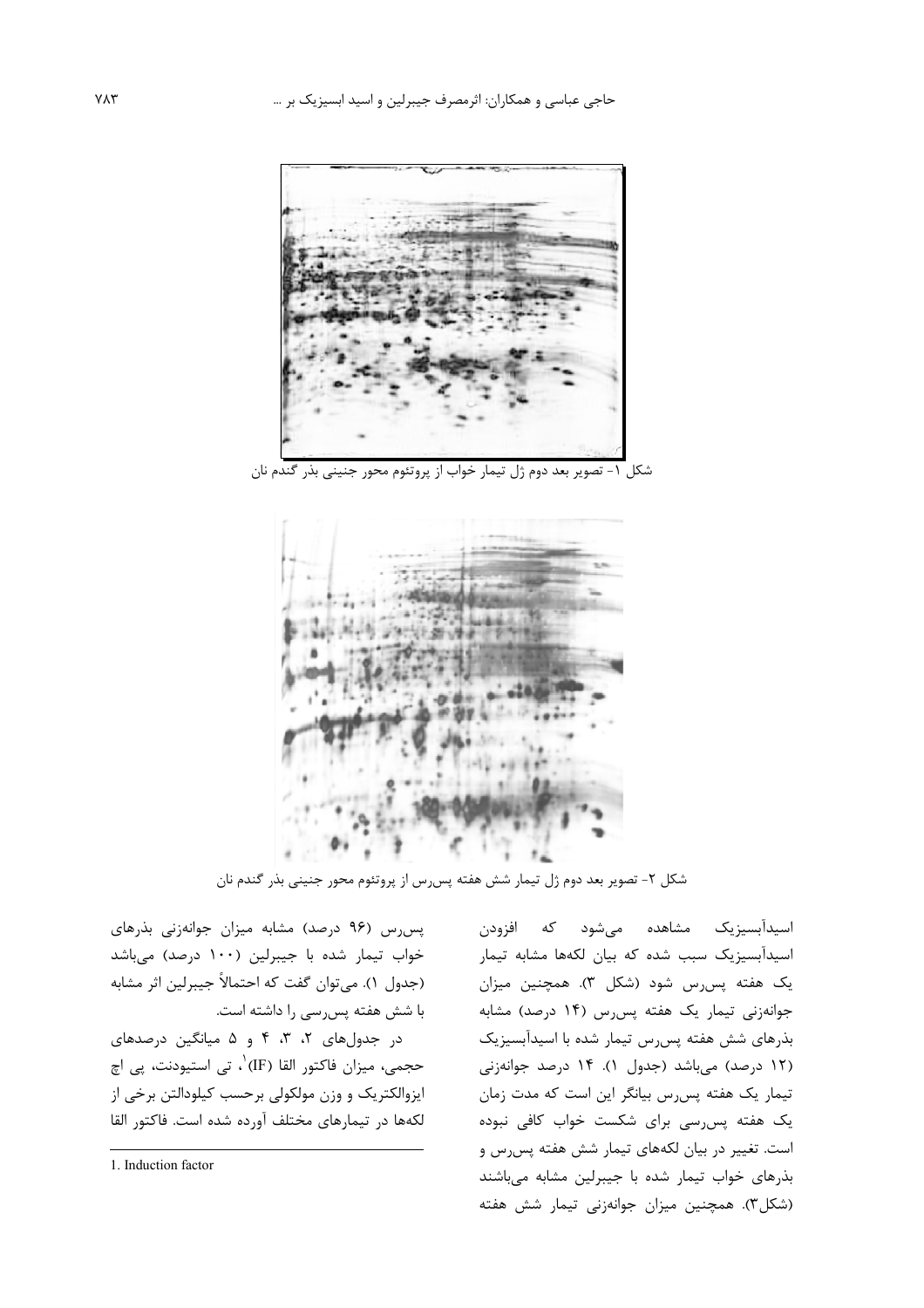می دهد این لکه در تیمار جیبرلین نسبت به تیمار خواب به میزان ۱/۳۶ برابر افزایش بیان داشته است. تی استیودنت که در سطح ۱ درصد معنیدار شده، نشان می دهد که بیان لکه فوق در دو تیمار خواب و بذر خواب تیمار شده با جیبرلین بایکدیگر دارای اختلاف معنیدار هستند. پی اچ ایزوالکتریک و وزن مولکولی درمیان لکهها از تنوع بالایی برخوردار بود. قابل ذکراست که به علت حجم بالای کار فقط مشخصات برخی نقاط آورده شده است. عبارت است از میانگین درصد حجمی هر لکه در تکرارهای مختلف یک تیمار نسبت به میانگین درصد حجمی همان لکه در تکرارهای مختلف تیمار شاهد. برای محاسبه فاکتور القا تیمار بذر خواب به عنوان شاهد در نظر گرفته شد. به عنوان مثال در جدول ۲ در ردیف ۲ میانگین درصد حجمی لکه شماره ۲۴ دربذرهای تیمارشده با جیبرلین در سه تکرار ۰/۱۵ بوده و میانگین درصد حجمی همان لکه در سه تکرار در تیمار خواب ۰/۱۱ بوده است و فاکتور القا ۱/۳۶ بوده است که نشان



شکل ۳- مقایسه افزایش و کاهش بیان لکههای پروتئینی محور جنین بذر گندم نان نسبت به تیمار بذر خواب. W1: تیمار یک هفته پسرس، W3: تیمار سه هفته پسرس، W<sub>6</sub>: تیمار شش هفته پسرس، W<sub>6</sub>+ABA: بذرهای شش هفته پسرس تیمار شده با اسیدآبسیزیک. Dor+GA: بذرهای خوابی که با جیبرلین تیمار شده اند. افزایش و کاهش بیان لکهها نسبت به بذر خواب سنجیده شده است. از تیمار W6 تا W6 افزایش و کاهش بیان لکهها یک روند نزولی را داشته در حالی تیمار W6+ABA اثرمشابه با تیمار W1 را داشته و تيمار Dor + GA اثر مشابه با تيمار W<sub>6</sub> را داشته است.

|      | بر حسب گیلودالتون. GA: بذرهای خواب تیمار شد ه با جیبرلین. Dor: تیمار خواب |                                |                                 |                       |                                   |                           |                      |  |  |  |
|------|---------------------------------------------------------------------------|--------------------------------|---------------------------------|-----------------------|-----------------------------------|---------------------------|----------------------|--|--|--|
| رديف | شماره<br>نقاط                                                             | درصد حجمى لكهها<br>در تیمار GA | درصد حجمى لكهها<br>در تیمار Dor | فاكتور<br>القا        | تی استیودنت                       | pH<br>ايزوالكتريك         | وزن مولكولى<br>(KDa) |  |  |  |
|      | ٣                                                                         | $\cdot/\rangle$ .              | $\cdot/\tau$ ۹                  | $\cdot/\tau$          | $17/TT^{**}$                      | f/q q                     | ۶۶                   |  |  |  |
| ۲    | ۲۴                                                                        | $\cdot/\gamma$                 | $\cdot/\rightarrow$             | $1/\tau$ ۶            | $Y/\mathfrak{f}$ $\mathfrak{f}^*$ | $\Delta/\Upsilon\Upsilon$ | ۶۵                   |  |  |  |
| ٣    | ۵۴                                                                        | $\cdot/\tau$                   | $\cdot/\tau$ s                  | $1/\tau$              | $f/\cdot \gamma^{**}$             | $\Delta/\cdot 7$          | ۶۵                   |  |  |  |
| ۴    | ۶                                                                         | $\cdot$ /۴۵                    | $\sqrt{\cdot}$                  | $\cdot$ /۴۴           | 15/77                             | $\Delta$ /۴۲              | γ٠                   |  |  |  |
| ۵    | λ                                                                         | $\cdot/\wedge \vartriangle$    | $\cdot/\tau\tau$                | $\cdot$ /۶۸           | 5/15                              | $\Delta/\Delta$           | ٧١                   |  |  |  |
| ۶    | ٩                                                                         | $\cdot/\cdot$ 9                | $\cdot$ /۴۶                     | $\cdot/\tau$          | $15/\lambda\Delta$                | $\Delta/\Delta V$         | γ٠                   |  |  |  |
| Y    | ۱۰                                                                        | $\cdot/\cdot$ Y                | $\cdot/\omega$                  | $\cdot/\gamma$        | $\lambda/\Upsilon\tau^{**}$       | $\Delta/\Gamma$           | ۵۹                   |  |  |  |
| ٨    | ۱۱                                                                        | $\cdot/\rightarrow$            | $\cdot/\tau\tau$                | $\cdot/\Delta$        | $\lambda \cdot / \gamma \lambda$  | f/qf                      | ۷۴                   |  |  |  |
| ٩    | ۱۳                                                                        | $\cdot/\cdot$ Y                | $\cdot/\cdot$ 9                 | $\cdot/\gamma\Lambda$ | $F/Ff^{\ast\ast}$                 | $\Delta/\tau$ 9           | ٧٧                   |  |  |  |

جدول ۲- درصد حجمی لکهها در تیمار GA و Dor، فاکتور القا، تی استیودنت، pH ایزوالکتریک و وزن مولکولی پروتئینها

 $Y\Lambda f$ 

\*\* معنىدار در سطح ۱ درصد.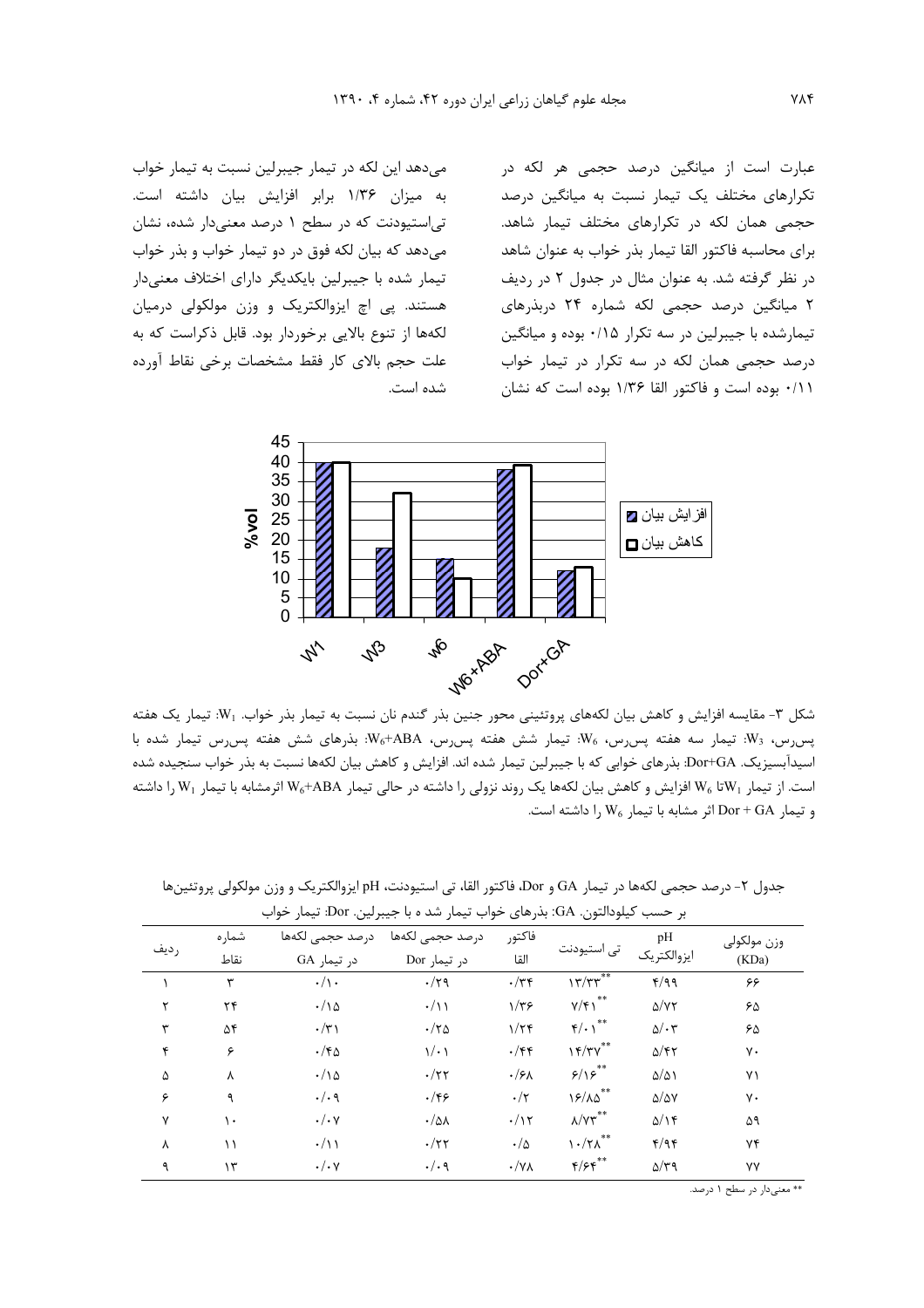| رديف | شماره<br>نقاط | درصد حجمى لكهها<br>در W1 تیمار | درصد حجمى لكهها<br>در Dor تیمار | فاكتور<br>القا           | تی استیودنت                                   | pH<br>ايزوالكتريك     | وزن مولكولي<br>(KDa)            |
|------|---------------|--------------------------------|---------------------------------|--------------------------|-----------------------------------------------|-----------------------|---------------------------------|
|      |               | $\cdot/\cdot$ $\Delta$         | $\cdot/\wedge \Delta$           | $\cdot/\tau\tau$         | 17/17                                         | $\Delta$ /۶ $\Lambda$ | $\mathcal{N} \cdot \mathcal{N}$ |
| ٢    | ۱۴۱           | $\cdot/\tau\tau$               | $\cdot/\tau\tau$                | $1/f\Delta$              | $\lambda/\mathfrak{k}\Delta^{**}$             | $f/\tau$              | ٨Y                              |
| ٣    | Υ             | $\cdot/\iota$                  | $\cdot/\tau$                    | $\cdot/\gamma$           | $\mathfrak{s}/\mathfrak{r} \wedge^{\ast\ast}$ | f/fq                  | ۸۷                              |
| ۴    | ۴۹            | $\cdot/\cdot \Delta$           | $\cdot/\tau\tau$                | $\cdot/\tau\tau$         | 15/75                                         | ۵                     | ٧٣                              |
| ۵    | ۱۹            | $\cdot/\wedge \Delta$          | $\cdot/\tau$ ۶                  | $\cdot$ /۴۲              | $11/\lambda\Delta$ **                         | $\Delta/\tau$ 9       | ٧٧                              |
| ۶    | ۲۱            | $\cdot/\rightarrow$            | $\cdot/\cdot$ 9                 | $1/\tau\tau$             | $\mathbf{r}/\mathbf{v}\Lambda^{**}$           | f/qf                  | ٧۴                              |
| ٧    | ٢٣            | $\cdot/\tau\tau$               | $\cdot/\gamma$                  | 1/fV                     | $9/\tau$ ۸ $^{**}$                            | ۵                     | ٧٣                              |
| λ    | ۲۶            | . / . 9                        | $\cdot/\cdot$ $\wedge$          | $\cdot/\mathsf{v}\Delta$ | $Y$ /9 $Y^*$                                  | $\Delta/\tau$ ۹       | ٧۶                              |
| ٩    | ٣.            | . / . 9                        | $\cdot/\tau$ y                  | $\cdot/\tau\tau$         | $19/9$ **                                     | $\Delta$ /۴۴          | ٧٧                              |

جدول ٣- در صد حجمي لكهها در تيمار W1 و Dor، فاكتور القا، تي استيودنت، pH ايزوالكتريك و وزن مولكولي پروتئينها بر حسب کیلودالتون. W1: تیمار یک هفته پس س. Dor: تیمار خواب

\*\* معنىدار در سطح ۱ درصد.

جدول ۴- در صد حجمي لكهها در تيمار W3 و Dor، فاكتور القا، تي استيودنت، pH ايزوالكتريك و وزن مولكولي پروتئينها

| بر حسب كيلودالتون. W3: تيمار سه هفته پس رس. Dor: تيمار خواب |                   |                             |                        |                              |                         |                            |             |  |  |
|-------------------------------------------------------------|-------------------|-----------------------------|------------------------|------------------------------|-------------------------|----------------------------|-------------|--|--|
| رديف                                                        | شمار ه            | درصد حجمى لكهها             | درصد حجمى لكهها        | فاكتور                       |                         | pH                         | وزن مولكولي |  |  |
|                                                             | نقاط              | در W3 تیمار                 | در Dor تیمار           | القا                         | تى استيودنت             | ايزوالكتريك                | (KDa)       |  |  |
|                                                             | ۹۹                | $\cdot/\Delta$ ۶            | 1/fV                   | $\cdot$ . $\mathsf{r}\wedge$ | $15/2V^*$               | 9/79                       | ١٧          |  |  |
| ٢                                                           | ۱۹                | $\cdot/\cdot$ 9             | $\cdot/\gamma$         | . / 5                        | $Y/\Delta V^{\ast\ast}$ | $\Delta/\Lambda\tau$       | ۱۸          |  |  |
| ٣                                                           | $\gamma$          | $\cdot/\cdot$ ۳             | $\cdot/\cdot$ $\wedge$ | $\cdot/\tau_{\Lambda}$       | $\frac{17}{25}$         | 5/15                       | ۱۸          |  |  |
| ۴                                                           | ۱۱۳               | $\cdot/\gamma$              | $\cdot/\cdot$ 9        | 1/ff                         | 5/15                    | $\frac{\epsilon}{\lambda}$ | ٢٠          |  |  |
| ۵                                                           | ۱۵                | $\cdot/\cdot$ 9             | $\cdot/\gamma$         | $\cdot/\Delta\tau$           | $9/\gamma\Lambda^{**}$  | $\Delta/\cdot$ )           | ۲۱          |  |  |
| ۶                                                           | ۱۶                | $\cdot/\cdot$ ۳             | $\cdot/\tau$           | $\cdot/\rightarrow$          | $1\lambda/\Delta$ .**   | 9/79                       | ۲٧          |  |  |
| ٧                                                           | ٣٩                | $\cdot/\gamma$              | $\cdot/\tau$ ۶         | $\cdot/\tau\tau$             | $17/9V^{**}$            | $\Delta/\tau$              | ۲۶          |  |  |
| γ                                                           | $\mathsf{r}\cdot$ | $\cdot/\wedge \vartriangle$ | $\cdot/\tau$ y         | $\cdot/\Delta$ ۶             | $\lambda$ /٩٩**         | $\Delta/\tau$ 9            | ۳۹          |  |  |
| ٩                                                           | ۲۸                | $\cdot$ /۴۵                 | $1/\cdot 7$            | $\cdot$ /۴۴                  | $10/Y^{\ast\ast}$       | $\Delta/\tau$ ۶            | ۵۵          |  |  |

\*\* معنیدار در سطح ۱ درصد.

جدول ۵- در صد حجمي لكهها در تيمار √Wو Dor، فاكتور القا. تي استيودنت، pH إيزوالكتريك و وزن مولكولي پروتئينها بر حسب كيلودالتون. W<sub>6</sub>: تيمار شش هفته پس س. Dor: تيمار خواب

| رديف | شماره<br>نقاط | درصد حجمى لكهها<br>در W6 تیمار | درصد حجمى لكهها<br>در Dor تيمار | فاكتور<br>القا       | تی استیودنت                                  | pH<br>ايزوالكتريك | وزن مولكولي<br>(KDa) |
|------|---------------|--------------------------------|---------------------------------|----------------------|----------------------------------------------|-------------------|----------------------|
|      | ۶۴            | $\cdot$ /۴۴                    | $\sqrt{\cdot}$                  | $\cdot$ /۴۳          | $15/TV^*$                                    | f/f               | ٨Y                   |
| ۲    | ۱۴            | $\cdot/\cdot \tau$             | $\cdot/\rangle$ .               | $\cdot/\tau$         | $\gamma$ ./9 $\varphi^{**}$                  | ۵                 | ٢٣                   |
| ٣    | ۱۵            | $\cdot/\cdot$ 9                | $\cdot/\gamma$                  | $\cdot/\Delta r$     | $\lambda/\Delta\tau^{**}$                    | $\Delta/\Gamma$   | ۶۵                   |
| ۴    | ۱۹            | $\cdot/\tau$ y                 | $\cdot/\tau$ ۹                  | $\cdot/\gamma$ .     | **<br>$17/\lambda$ .                         | $\Delta/\tau$ ۶   | ۵۵                   |
| ۵    | $\lambda$ ٢   | $\cdot/\cdot \tau$             | $\cdot/\cdot$ 9                 | $\cdot/\lambda$      | $\mathbf{Y} \cdot \mathbf{X}$ ، $\mathbf{X}$ | $f/\Delta\lambda$ | ۲۸                   |
| ۶    | ۶۲            | $\cdot/\gamma$                 | $\cdot/\gamma$                  | $1/\cdot \Delta$     | $\lambda/\mathfrak{f}\mathfrak{s}^{**}$      | 9/79              | ۲٧                   |
| ٧    | ٢۵            | $\cdot/\tau$                   | $\cdot/\wedge \vartriangle$     | $1/\mathfrak{r}$     | $5/70$ **                                    | $\Delta/\cdot$ )  | ٧٣                   |
| λ    | ٣۵            | $\cdot/\cdot$ 9                | $\cdot/\tau\tau$                | $\cdot/\mathfrak{f}$ | $17/F.$ **                                   | 9/15              | ۱۸                   |
| ٩    | ۴٠            | $\cdot/\cdot$ $\wedge$         | . / . 5                         | $\gamma/\tau$ ۳      | $5/10^{**}$                                  | $\Delta$ /۴۷      | ٢٣                   |

\*\* معنىدار در سطح ۱ درصد.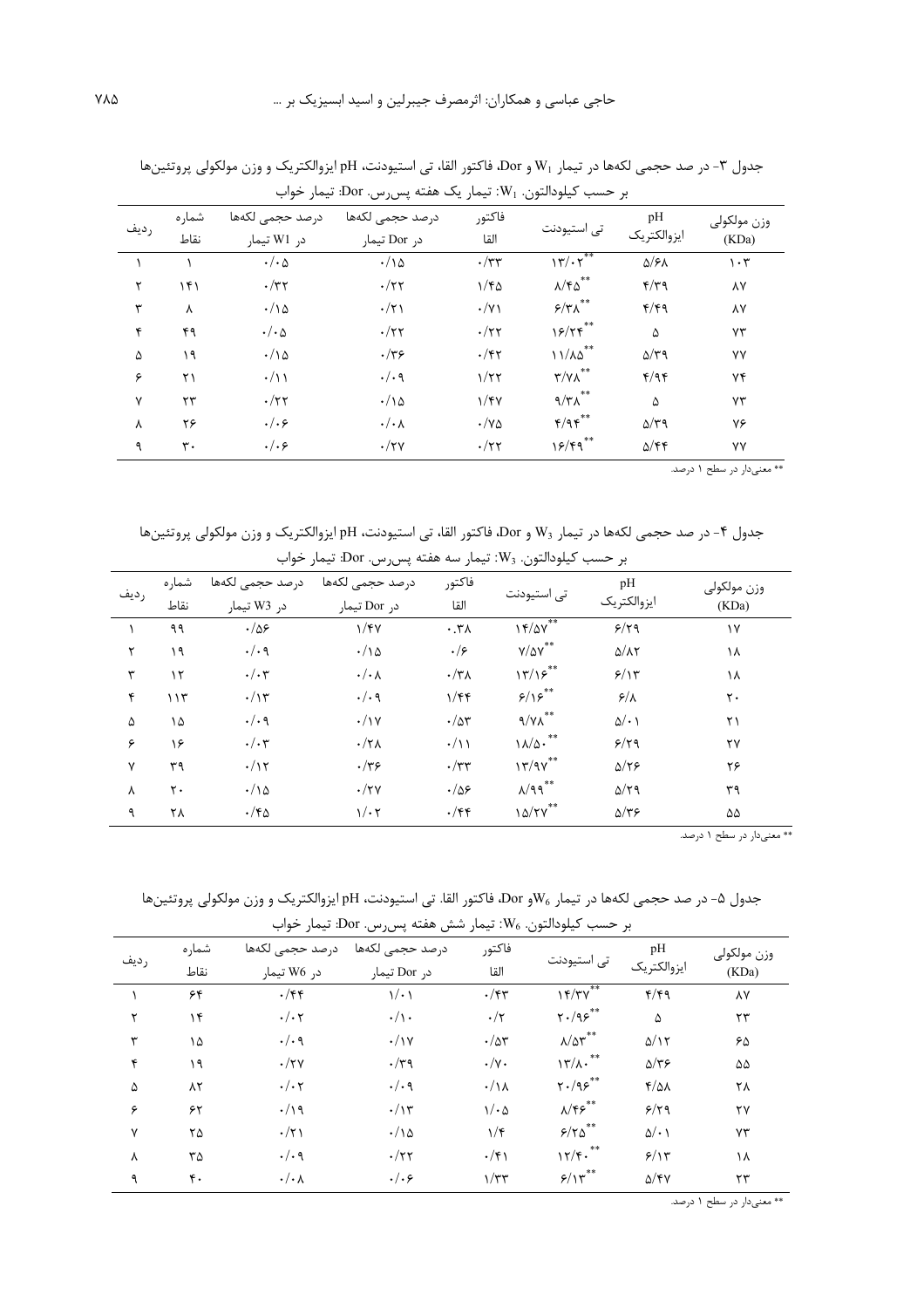|      | بر حسب دیلودالتون. ABA: بدرهای شش هفته پسررس بیمار شده با اسیدابسیزیک. DOI: بیمار حواب |                                 |                                 |                            |                             |                           |                      |  |  |  |
|------|----------------------------------------------------------------------------------------|---------------------------------|---------------------------------|----------------------------|-----------------------------|---------------------------|----------------------|--|--|--|
| رديف | شما, ہ<br>نقاط                                                                         | درصد حجمی لکهها در<br>تيمار ABA | درصد حجمی لکهها در<br>تیمار Dor | فاكتور<br>القا             | تی استیودنت                 | pН<br>ايزوالكتريك         | وزن مولكولي<br>(KDa) |  |  |  |
|      | ٣۶                                                                                     | $\cdot/\cdot$ ۳                 | .79                             | $\cdot/\cdot$              | $Y/\sqrt{2}$                | $\Delta/\tau$ ۶           | ۵۵                   |  |  |  |
|      | ۱۳۹                                                                                    | $\cdot/\tau$                    | $\cdot/\gamma$                  | 1/TT                       | $5/87$ **                   | $\Delta$ /۶۶              | ۵۴                   |  |  |  |
| ٣    | ۵۱۱                                                                                    | $\cdot/\cdot$                   | $\cdot/\tau\tau$                | $\cdot$ / $\cdot$ $\Delta$ | $11/5$ .                    | $\Delta$ /۴۴              | ٧Y                   |  |  |  |
| ۴    | 110                                                                                    | $\cdot/\cdot \tau$              | $\cdot/\gamma$                  | .115                       | $\lambda/\Delta r^{**}$     | f/qf                      | ٨Y                   |  |  |  |
| ۶    | ۱۰۱                                                                                    | $\cdot/\cdot$ ۳                 | $\cdot/\tau$ ۶                  | $\cdot/\cdot \wedge$       | $\mathcal{N}/\mathcal{N}$ . | $\Delta/\tau\Lambda$      | ۲۶                   |  |  |  |
| ٧    | $Y \cdot 1$                                                                            | $\cdot/\gamma$                  | $\cdot/\cdot$ 9                 | 1/57                       | $\mathbf{r}/\mathbf{v}$     | 9/79                      | ۲۷                   |  |  |  |
| λ    | 157                                                                                    | $\cdot/\cdot$ ۳                 | $\cdot/\gamma$                  | .71                        | $5/0 \cdot 10^{-4}$         | $\mathcal{S}/\mathcal{S}$ | ۵۱                   |  |  |  |
|      | $\sqrt{V}$                                                                             | $\cdot/\cdot$                   | .19                             | $\cdot$ / $\cdot$ $\vee$   | $15/9^{**}$                 | 9/19                      | ۳۹                   |  |  |  |

جدول ۶- در صد حجمي لكهها در تيمار ABA و Dor، فاكتور القا، تي استيودنت، pH إيزوالكتريك و وزن مولكولي پروتئينها

۔ \*\* معنیدار در سطح ۱ درصد.

## بحث

نتایج تحقیق حاضر نشان داد که با افزایش هفتههای پس رسی سطوح خواب کاهش یافت به طوری که پس از شش هفته پس رسی جوانهزنی به ۹۶ درصد رسید. جیبرلین نیز اثر مشابه هفتههای پس رسی را داشت. استفاده جیبرلین در بذر خواب سبب شکست خواب گردید. استفاده از اسیدآبسیزیک در بذرهایی که شش هفته پس رسی را طی کردهاند موجب کاهش جوانهزنی شد و مشابه جوانهزنی بذرهایی که یک هفته پس رسی را طی کرده بودند، گردید. روند سنتز پروتئینها با اعمال هورمونها و همچنین هفتههای پس ِسے تغییر کرد و تغییر بیان پروتئینها در بذرهای خواب تیمار شده با جیبرلین با بذرهای شش هفته پس رس مطابقت داشت و بیان پروتئینها در بذرهای شش هفته پس رس تیمار شده با اسیدآبسیزیک با بیان تیمار یک هفته پس رس مطابقت کر د.

در بررسی جنینهای خواب و غیرخواب در ارقام گندم نان توسط الکتروفورز یک بعدی تفاوتهایی در الگوی باندهای پروتئینی در ساعات اولیه جذب آب مشاهده شد و شدت بیان آلفاآمیلاز در میان ارقام بدون خواب بيشتر بود (Etezadi et al., 2004). به وسيله الکتروفورز دوبعدی مشاهده شد که اکثر پروتئینهای جدا شده طی شکست خواب بذر گندم نان در رقم RL4137 مشابه اند و تعداد کمی از پروتئینها وجود دارند که در طی دوران پس رسی ظهور، افزایش یا كاهش مى يابند (Alidosti et al., 2005). در بذر يرايم

شده گندم نان همراه با افزایش سرعت جوانهزنی بیان پروتئینهای ATPase و HSP70 افزایش یافت Abbas) Abadi et al., 2011). مشخص شد كه الگوى پپتيدى کل محورهای جنینی بذر (Aesculus hyppocastanum) در طول خواب و شکست خواب تغییر پیدا نمیکنند (Pawłowski, 2010). در طول خواب و شکست خواب در بذر شاه بلوط هندي هيچ تغييري در الگوي پپتيدي پروتئین کل مشاهده نشد. تغییرات اساسی پروتئین در طول خروج ریشهچه و مخصوصاً در طول رشد محور اوليه قابل مشاهده است (Gumilevskaya et al., 2001). نتایج بدست آمده از محورهای جنینی بذور سیب در طول شکست خواب بیان می کند که الگوی پیتیدی پروتئین کل به طور قابل توجهی متفاوت میباشد (Eichholtz et al., 1983). نتايج تحقيق حاضر نيز نشان میدهد که روند سنتز پروتئینها در طول پس رسی و شکست خواب به طور قابل ملاحظهای متفاوت میباشد.

Pawłowski (2009) با استفاده از روشپروتئومیکس مکانیزم شکست خواب را در بذر افرای نروژی به وسیله استراتیفیکاسیون و مشارکت اسیدآبسیزیک و جیبرلین مورد بررسی قرار داد و اکثر تغییرات معنیدار مشاهده شده در پروتئینها مربوط به پروتئینها مرتبط با متابولیسم انرژی بودند. آنالیز جوانهزنی بذر افرای نروژی بعد از استراتیفیکاسیون در دمای ۳ درجه سانتیگراد مشخص کرد که استفاده از اسیدآبسیزیک (با غلظت ۵۰ میکرومولار) یک اثر منفی بر درصد جوانهزنی دارد. بعد از ۱۰ هفته استریفیکاسیون در حضور آب جوانهزنی به